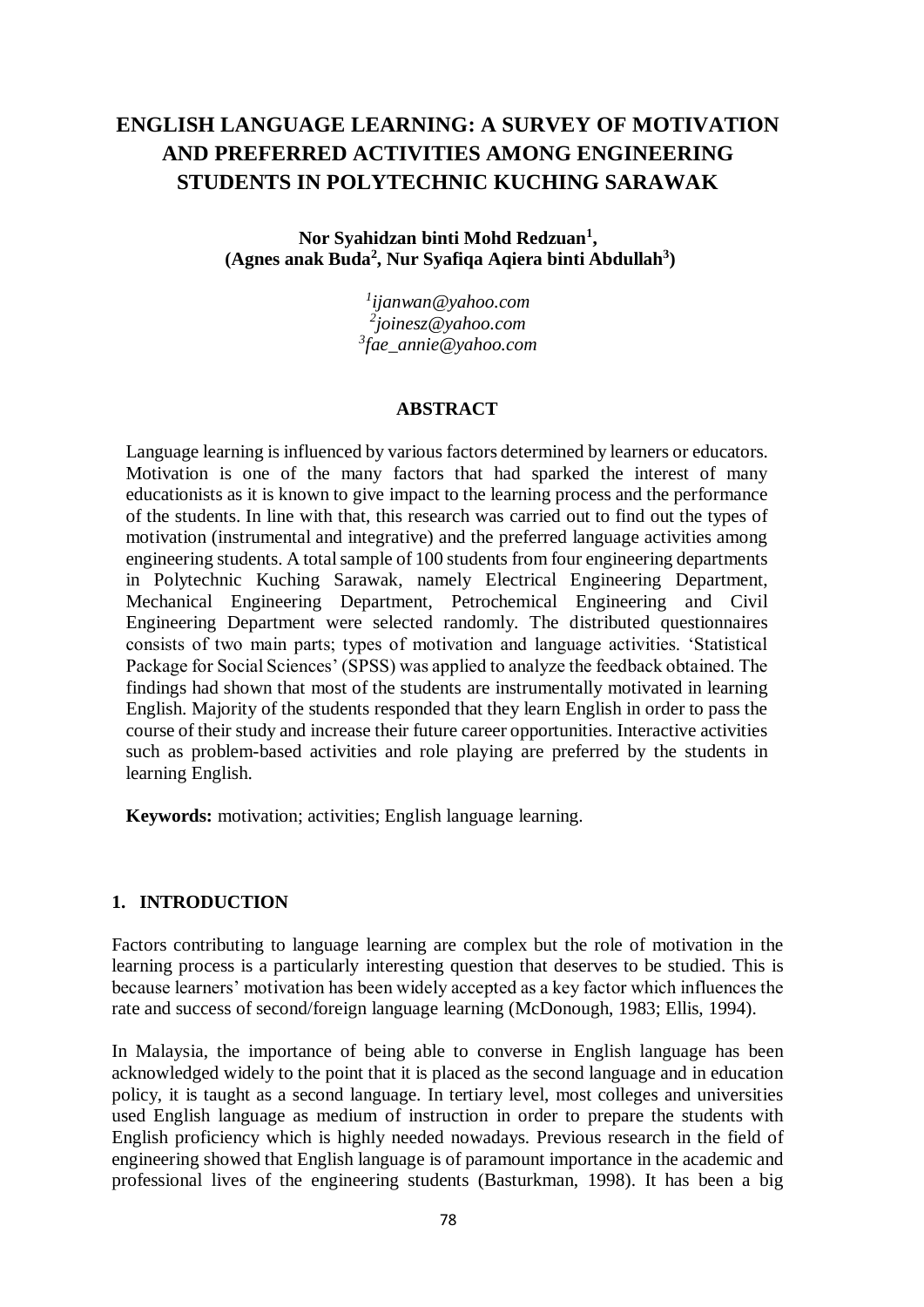question mark when it comes to what actually motivates the students in learning English language as motivation is closely related to the end result of the students' performance. The findings of this survey about motivation could be a helping hand to the educators as it is something that they have some control over.

Apart from motivation as one of the possible reasons that could determine the success or failure in language learning, students' preferred activities are another deciding factor that should be taken into consideration. For engineering students, the approach used is somehow different if to be compared to students from other streams. Very much similar to motivation, activities prepared for the students are again something that the educators have control over. There are cases where some students prefer to engage more in the discussion, some would emphasis on the grammar side and some are likely to present themselves in front of the others.

In line with the matter, students' different needs and preferences in the learning process should be taken seriously by the educators. Generalization in the approach or activities prepared could be risky as changes in the learning process take place from time to time.

# **2. OBJECTIVES OF THE STUDY**

This study aims at investigating engineering students' motivation and preferred activities towards learning the English language. The objectives are as follows:

- To determine which of two the types of motivation (instrumental and integrative) could be the primary source of engineering students' motivation towards learning English language.
- To find out the preferred activities towards learning English language among engineering students.

### **3. LITERATURE REVIEW**

Learning English as second language is undeniably important among all level of students. Students have been exposed to English since the earlier stage of education system as well as tertiary level. Despite the debates on the issue of English deteriorating the quality of Bahasa Malaysia as the national language among the students, English is to be made a compulsory pass for Sijil Pelajaran Malaysia (SPM) in 2016. As reported in The Star (2013), the implementation is vital in order to produce future generations who are bilingually proficient and are able to survive in this developing country.

Various reasons and factors which influence second language learning have been revealed in the previous researches. A survey conducted by Tsuda (2003) pointed out that majority of the students think English is necessary for travelling and entertainment, such as movies and music. These factors could be regarded as the factors which motivate the students in learning. Motivation is undeniably one of the essential tools in second language acquisition, apart from learners' age, aptitude, personality, socio-cultural background and cognitive style.

Motivation is generally defined as an internal process that activates, guides, and maintains behaviour over time (Eccles, 2002; Elliot, et al., 1999). It encourages ones to be persistent in achieving any needs or desire. Crookes and Schmidt (1991) previously stated that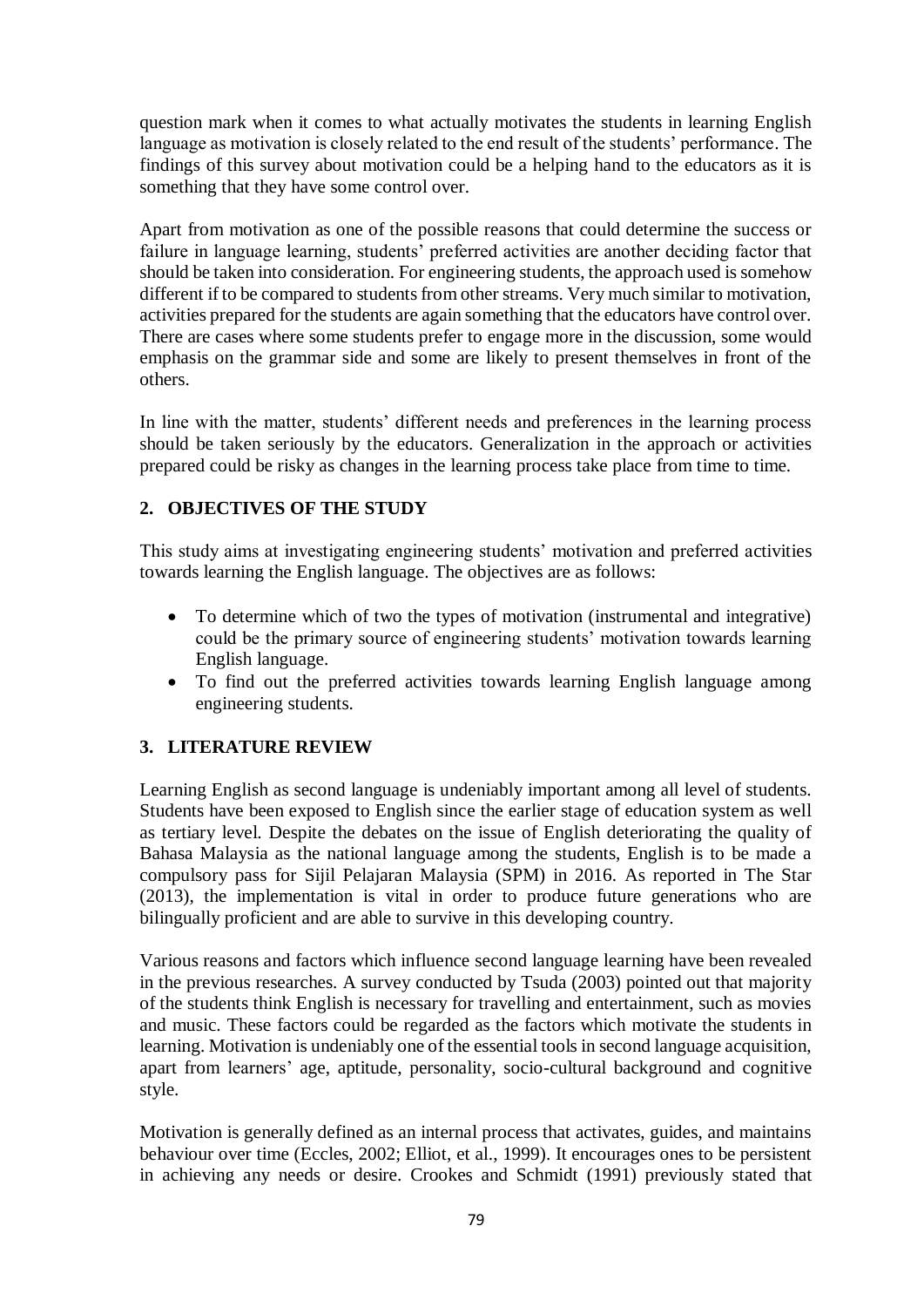motivation has been identified as the learner's orientation with regard to the goal of learning a second language. The investigation of motivation and language has taken place since the late of 1950s by Robert Gardner and Wallace Lambert, which led to the finding of two forms of motivation: integrative motivation and instrumental motivation. Integrative motivation is a key component for people who learn a target language in order to become familiar and integrate into a society in which the language is used. In contrast, desire to obtain something practical or concrete from the study of a second language is characterised as instrumental motivation (Hudson, 2000). An individual will be identified as instrumentally motivated if he or she learns the target language in order to pass an examination or for the benefits of future career.

A Number of studies conducted in the past have concluded that students' instrumental motivation was higher than their integrative motivation in learning second language (Qashoa, 2006; Vaezi, 2009; Al-Tamimi & Shuib, 2009; Wong, 2011; Adila, 2012). For instance, in his research, Wong disclosed that Chinese undergraduates of Journalism, English Language, Chinese Studies, Advertising, Public Relation and Pshychology departments at Universiti Tunku Abdul Rahman are more instrumentally motivated in learning second language. On the contrary, a research about Malaysian students' attitude toward Arabic language carried out by Obeidat (2005) revealed that most respondents who are studying at Al-Albeit University and Yarmouk University are integratively motivated in learning Arabic as they enjoyed mixing with the Jordanian citizen. Another research of instrumental and integrative motivation among undergraduate Libyan students by Ahmed (2012) has shown a similar result. Regardless of being instrumentally or integratively motivated in learning a second language, both motivations are vital in achieving fluency and proficiency. As being stated in Oxford and Nyiko's model (1989) of the effects among individual variables: motivation, strategies used by the learners in learning a language and proficiency have strong influence on one another and play role to lead learners to success in language learning.

To keep students motivated, it is crucial for the educators to choose the classroom activities based on the students' need. Alcorso and Kalantzis (1985) found out in their research that most students refused to participate in communicative type of activities and showed their preferences toward traditional classroom work such as grammar exercises, memorizing and structured discussion/conversation. In another research by Qin (2012) conformed that learners favoured activities like "reading aloud", "doing listening exercises" and "reciting tests" more than the teachers who prefer communicative activities. As the educators have control in selecting the materials and classroom activities, the need to understand the ways in which the learners are different from each other in terms of needs and preferences is important in driving their force for learning English as a second language.

#### **4. RESEARCH QUESTIONS**

This research was carried out to find out the types of motivation (instrumental and integrative) and the preferred language activities among the engineering students.

- 1. What is the type of motivation among engineering students in Polytechnic Kuching Sarawak hold towards learning English language?
- 2. What is the language activity that the engineering students in Polytechnic Kuching Sarawak prefer the most?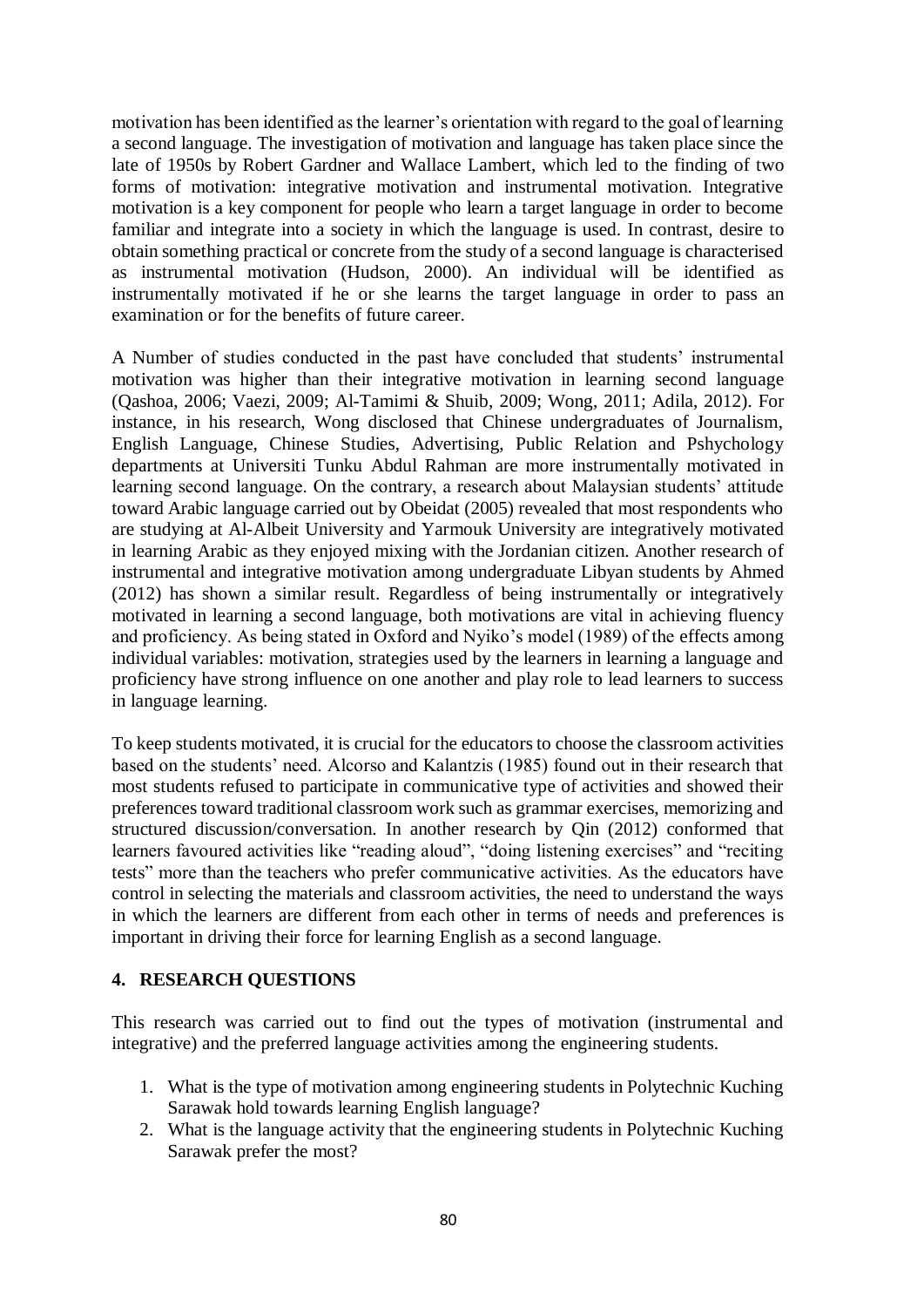## **5. METHODOLOGY**

### **5.1 Participants**

The participants of the survey were 100 semester one students' from engineering departments available in Polytechnic Kuching Sarawak namely Civil Engineering Department, Mechanical Engineering Department, Electrical Engineering Department and Petrochemical Engineering Department.

## **5.2 Instrument**

This survey used questionnaire as its medium of instrument. 5 point Likert scale was then employed to rate the questions ranging from 'Strongly Agree' to 'Strongly Disagree'. Some of the items of the questionnaire were adopted from Ratanawalee Wimolmas's Survey of Motivation (2013). There are 22 main items or questions in the questionnaire. The questionnaire consists of four parts: department, motivation in learning English, preferred learning styles and preferred activities.

### **5.3 Data Collection**

The questionnaires were distributed to the 100 students during their normal class session. It was distributed by the researchers in order to avoid any confusion which they would explain the instructions and clarify any possible doubts. The questionnaires were then collected upon completion.

### **5.4 Data Analysis**

The data obtained from the questionnaires were analyzed by using '*Statistical Package for the Social Sciences*' (SPSS). Descriptive analysis was then employed to find out the answer on the questions of motivation and preferred activities.

# **6. FINDINGS AND DISCUSSION**

The finding is divided into two parts; the first part discusses on the type of motivation the engineering students of Polytechnic Kuching Sarawak belong to and the second part discusses on the students' preferred language activities. The researchers have analysed the participants' responses to the questionnaire given by using SPSS Statistics Software.

### **6.1 Students Background Information**

The following table shows the number of participants' for each engineering course and semester studied.

Table 1 shows the number of students participated in the research and the semester they are currently in. There are 25 students of Civil Engineering, Mechanical Engineering, Electrical Engineering and Petrochemical Engineering in Polytechnic Kuching Sarawak have been selected randomly and all of them are currently in Semester 1.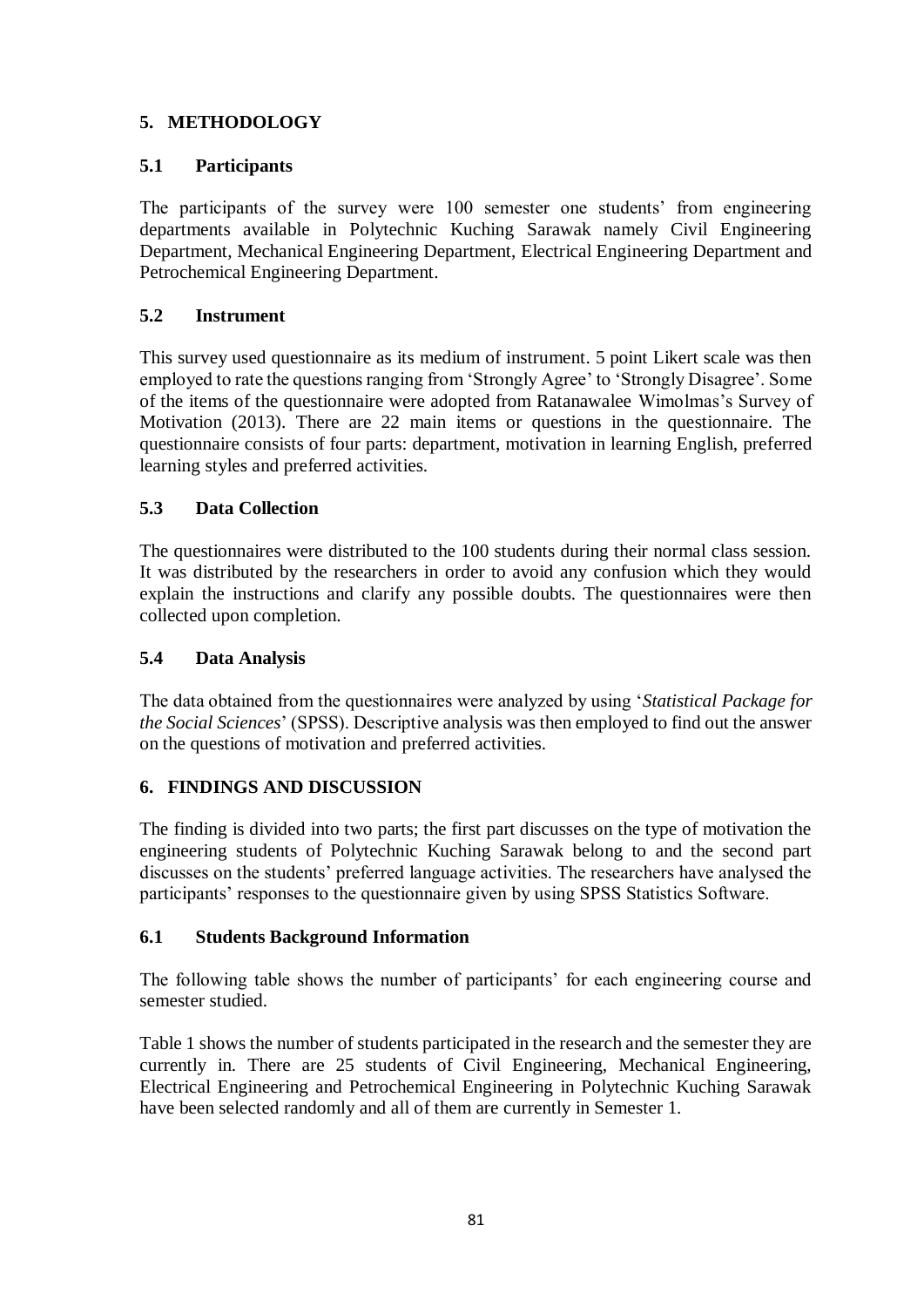| No. | Department                    | Number of students |
|-----|-------------------------------|--------------------|
|     | Civil Engineering             | 25                 |
|     | Mechanical Engineering        |                    |
|     | <b>Electrical Engineering</b> |                    |
|     | Petrochemical Engineering     |                    |

#### **Table 1: Students' Background Information**

#### **6.2 Students' Type of Motivation in Learning Second Language**

In carrying out the survey, the participants are required to give response to 20 questions which determined the type of motivation they belong to. There are 10 items of instrumental category and 10 items for integrative category have been included in the questionnaire and the participants will be identified as instrumental or integrative type of learners based on the high score they rate to any of the category.

Table 2 and 3 shows the type of motivation the participants belonged to in learning a second language. Based on the data collected, the participants have scored highest in the instrumental category. The participants mostly agreed that they learn English because it is more important for travelling overseas. The result is basically similar to previous studies result completed by Qashoa (2006), Vaezi (2009), Al-Tarmimi & Shuib (2009), Wong (2011) and Adila (2012) which indicated that students' were instrumentally motivated in learning second language. As the participants are currently pursuing their studies in engineering stream, their job prospects require them to travel overseas. Thus they would have the perception that learning a second language is useful for traveling purposes in expanding their career.

The researchers also found out that item 11, 7 and 15 were the most influential instrumental motive that motivate students to learn English. With the mean of 4.45, item 11 (I study English because it is important for traveling overseas) followed by item 7 (I learn English to pass my diploma and to get a good jobs in the future) have shown the highest scores. Item 3 (I always copy sentences directly from books/article even though I do not understand the meaning) has shown little instrumental influence while item 5 (I only read English materials that are related to my assignments) showed the least instrumental reason the students had in learning English.

In the analysis of the participants' responses towards integrative motivation item, the researchers noticed that the integrative motive with the highest influence was item 20 (I want to learn English as best as I can so that I can have better proficiency and understanding of the language) with the mean score of 4.34. The participants also have rated high score on item 2 (I learn English because it can help me to understand English books, movies, pop music etc.) with the mean of 4.20. This has shown that the most influential integrative motive in learning English was the drive to understand the language better. The least influential reason for integrative motivation was item 14 (I learn English because it allows me to behave like native English speakers, for example the accent and using English expressions. The item has the mean score of 3.53. The low motivation on this purpose occurs as the students may not think the importance of having similar accent as English native speakers is necessary as comprehending English language.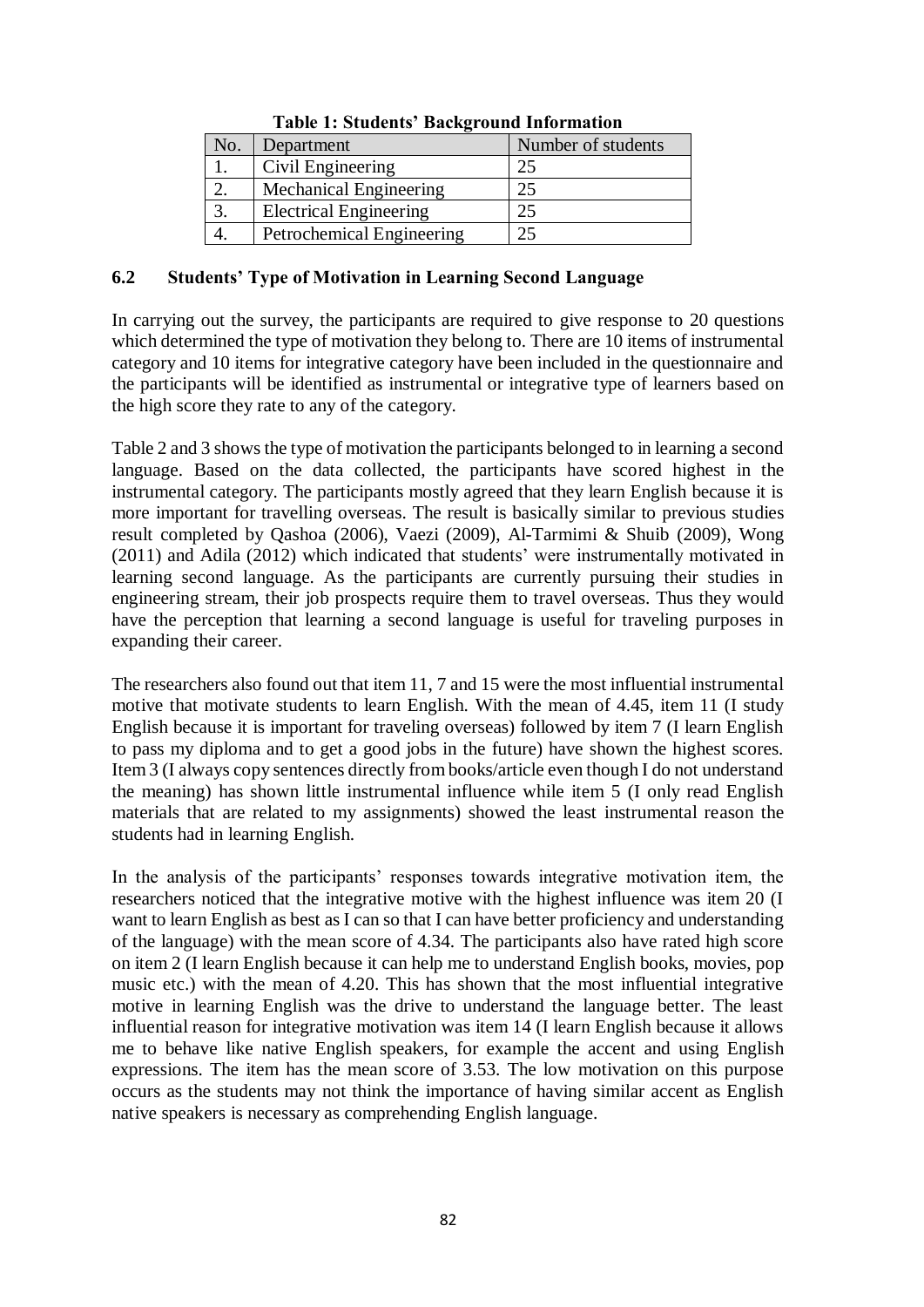|                                                             |           |              |                |      | Std.      |
|-------------------------------------------------------------|-----------|--------------|----------------|------|-----------|
|                                                             | ${\bf N}$ | Minimum      | Maximum   Mean |      | Deviation |
| I only use English to do my                                 | 100       | $\mathbf{1}$ | 5              | 3.20 | 1.025     |
| assignments and the exams.                                  |           |              |                |      |           |
| always copy<br>I<br>sentences                               | 100       | $\mathbf{1}$ | 5              | 2.81 | 1.012     |
| directly from books/article                                 |           |              |                |      |           |
| though<br>$\mathbf I$<br>do<br>even<br>not                  |           |              |                |      |           |
| understand the meaning.                                     |           |              |                |      |           |
| I only read English materials                               | 100       | $\mathbf{1}$ | 5              | 2.76 | 1.046     |
| related<br>to<br>that<br>are<br>my                          |           |              |                |      |           |
| assignments.                                                | 100       | $\mathbf{1}$ | 5              | 4.25 | 1.077     |
| I learn English to pass my<br>Diploma and to get a good job |           |              |                |      |           |
| in the future.                                              |           |              |                |      |           |
| I learn English language just                               | 100       | $\mathbf{1}$ | 5              | 3.37 | 1.160     |
| because I am interested in                                  |           |              |                |      |           |
| furthering<br>higher<br>my                                  |           |              |                |      |           |
| education.                                                  |           |              |                |      |           |
|                                                             |           |              |                |      |           |
| I learn English because it is                               | 100       | $\mathbf{1}$ | 5              | 4.45 | .744      |
| important<br>for<br>travelling                              |           |              |                |      |           |
| overseas.<br>I learn English to look more                   | 100       | $\mathbf{1}$ | 5              | 3.63 | .895      |
| sophisticated<br>and                                        |           |              |                |      |           |
| knowledgeable.                                              |           |              |                |      |           |
| I learn English to have a better                            | 100       | $\mathbf{1}$ | 5              | 4.24 | .842      |
| career in the future.                                       |           |              |                |      |           |
| I learn English because it can                              | 100       | $\mathbf{1}$ | 5              | 4.18 | .744      |
| lead to more success and                                    |           |              |                |      |           |
| achievements in life.                                       |           |              |                |      |           |
| I learn English because being                               | 100       | $\mathbf{1}$ | 5              | 3.27 | 1.033     |
| proficient in English makes                                 |           |              |                |      |           |
| other people respect me.                                    |           |              |                |      |           |
| Valid N (listwise)                                          | 100       |              |                |      |           |

**Table 2: Descriptive Analysis for Instrumental Motivation**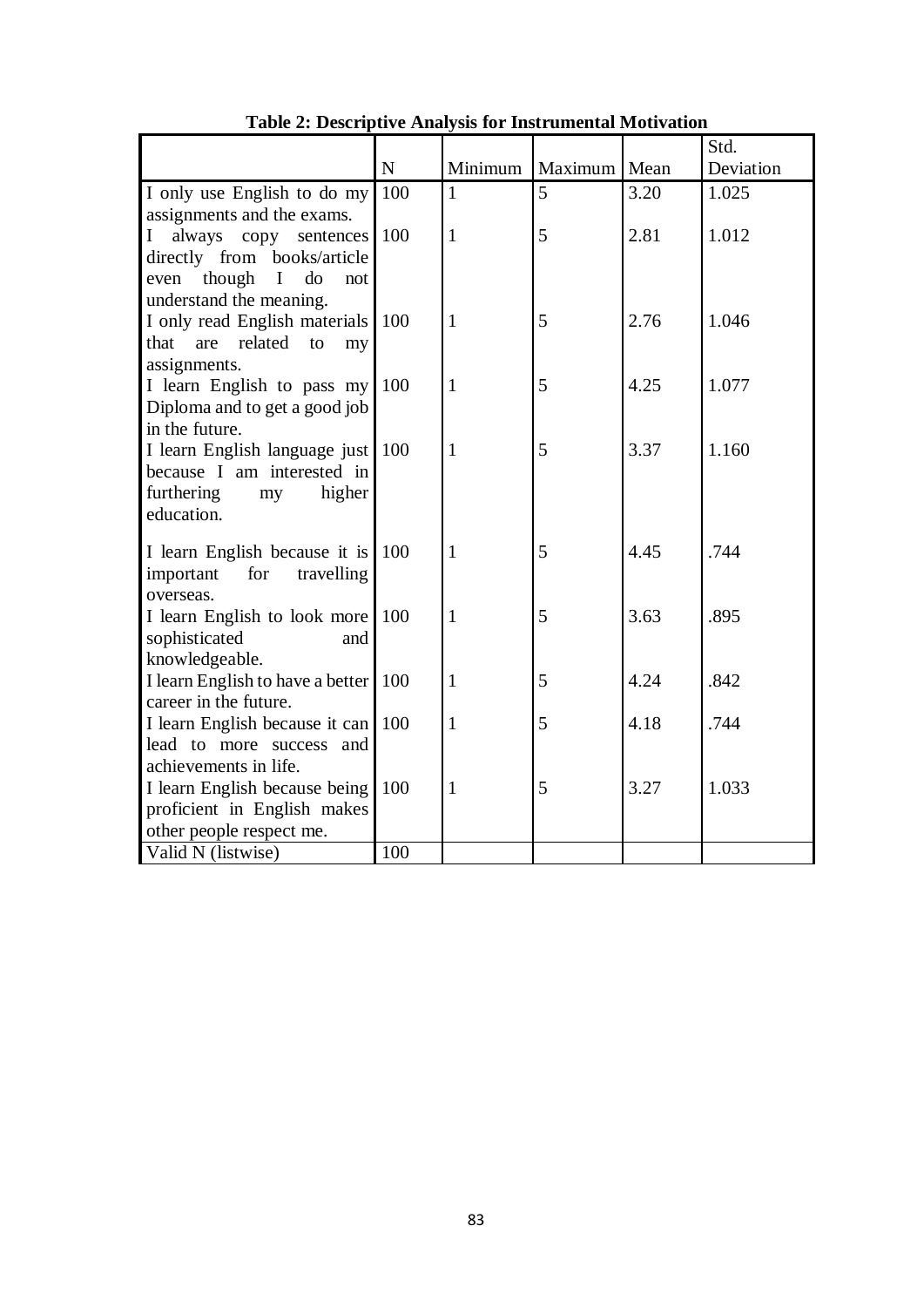|                                                          |             |                |         |      | Std.      |
|----------------------------------------------------------|-------------|----------------|---------|------|-----------|
|                                                          | $\mathbf N$ | Minimum        | Maximum | Mean | Deviation |
| I learn English because it can                           | 100         | $\mathbf{1}$   | 5       | 4.20 | .899      |
| help me to understand English                            |             |                |         |      |           |
| books, movies, pop music etc.                            |             |                |         |      |           |
| I learn English because I want                           | 100         | $\overline{2}$ | 5       | 3.88 | .913      |
| to know and learn about the                              |             |                |         |      |           |
| native English speakers' ways                            |             |                |         |      |           |
| of life.                                                 |             |                |         |      |           |
| I learn English because it 100                           |             | $\overline{2}$ | 5       | 4.08 | .837      |
| allows<br>discuss<br>me<br>to                            |             |                |         |      |           |
| interesting topics with people                           |             |                |         |      |           |
| all around the world.                                    |             | $\mathbf{1}$   |         |      |           |
| I learn English because I am 100<br>$\mathbf{to}$        |             |                | 5       | 3.58 | 1.093     |
| very interested<br>join<br>activities organized by local |             |                |         |      |           |
| and international institution.                           |             |                |         |      |           |
| I learn English because it                               | 100         | $\overline{2}$ | 5       | 4.11 | .875      |
| allows me to transfer my                                 |             |                |         |      |           |
| knowledge to other people.                               |             |                |         |      |           |
| For<br>example,<br>giving                                |             |                |         |      |           |
| directions to tourists.                                  |             |                |         |      |           |
| I learn English because it 100                           |             | $\overline{2}$ | 5       | 4.07 | .820      |
| makes me more open-minded,                               |             |                |         |      |           |
| and friendly like English                                |             |                |         |      |           |
| native speakers.                                         |             |                |         |      |           |
| I learn English because it 100                           |             | $\overline{2}$ | 5       | 3.53 | .846      |
| allows me to behave like                                 |             |                |         |      |           |
| native English speakers. For                             |             |                |         |      |           |
| example, the accent and using                            |             |                |         |      |           |
| English expressions.                                     |             |                |         |      |           |
| I learn English because I am 100                         |             | $\overline{2}$ | 5       | 3.85 | .903      |
| interested about the culture of                          |             |                |         |      |           |
| people around the world.<br>I learn English because I am | 100         | 3              | 5       | 4.11 | .790      |
| interested to get to know other                          |             |                |         |      |           |
| people from other cultures.                              |             |                |         |      |           |
| I want to learn English as best                          | 100         | $\overline{2}$ | 5       | 4.34 | .714      |
| as I can so that I can have                              |             |                |         |      |           |
| proficiency<br>better<br>and                             |             |                |         |      |           |
| understanding<br>of<br>the                               |             |                |         |      |           |
| language.                                                |             |                |         |      |           |
| Valid N (listwise)                                       | 100         |                |         |      |           |

# **Table 3: Descriptive Analysis for Integrative Motivation**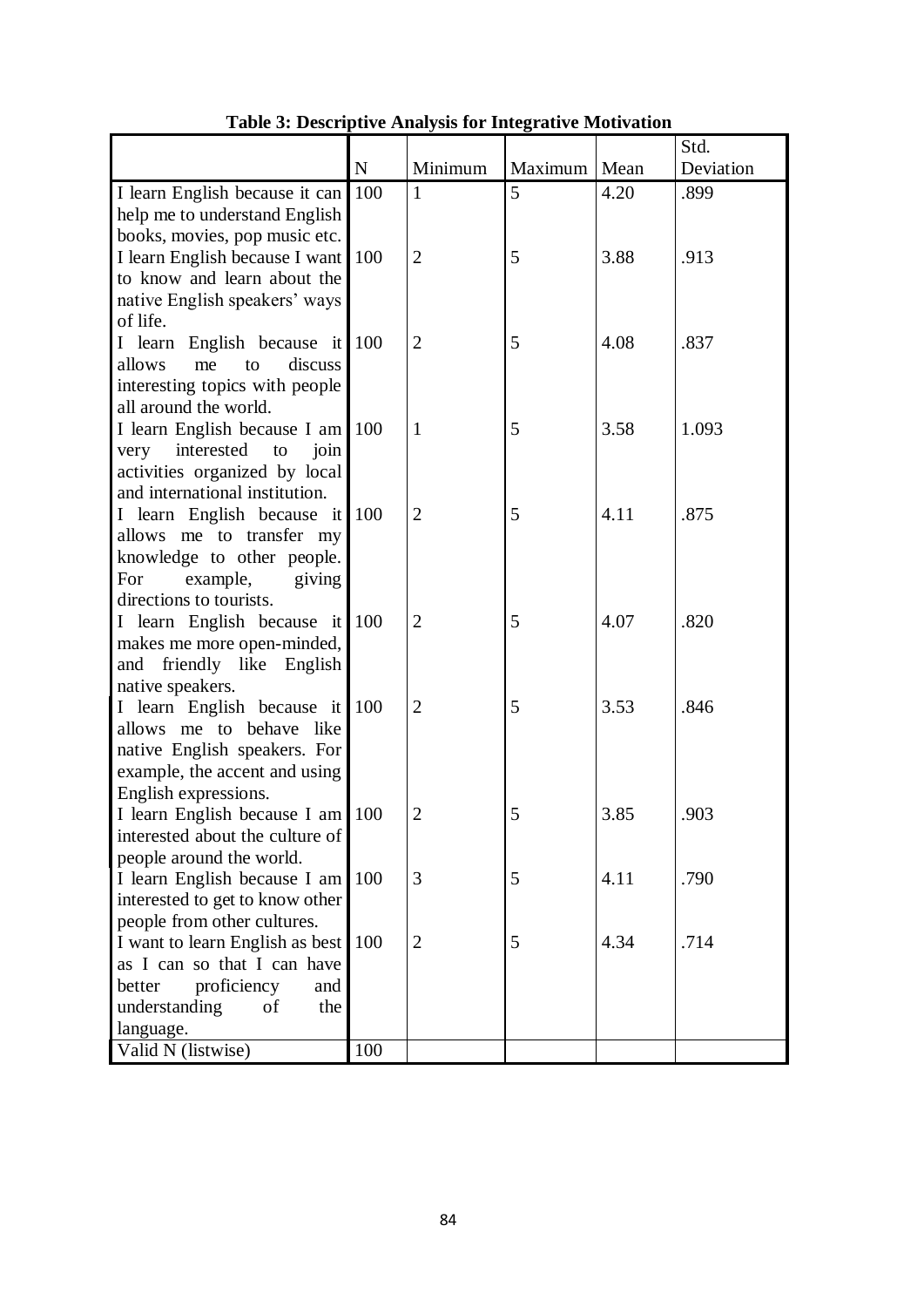# **6.3 Students' Preferred Learning Style**

In order to discover the students' preferred learning style, the researchers have designed relevant questions to determine whether the participants are fond of learning individually, in pairs, small group or large groups.

As displayed in Table 4, the participants are most likely enjoy learning in small groups (M=3.64). They disfavoured the activities which require them to work individually.Participants love working in small groups as they are used to the practice of exchanging and discussing the ideas where they can rely on each other and put collaborative learning into practice.

|                                      |            |         |         |      | Std.      |
|--------------------------------------|------------|---------|---------|------|-----------|
|                                      | N          | Minimum | Maximum | Mean | Deviation |
| English $100$<br>like<br>learn<br>to |            |         | 5       | 3.18 | 1.149     |
| individually.                        |            |         |         |      |           |
| I like to learn English in pairs.    | <b>100</b> |         | 5       | 3.64 | .905      |
| I like to learn English in small 100 |            |         | 5       | 4.10 | .823      |
| groups.                              |            |         |         |      |           |
| I like to learn English in a large   | 100        |         | .5      | 3.46 | 1.259     |
| groups.                              |            |         |         |      |           |
| Valid N (listwise)                   | 100        |         |         |      |           |

**Table 4: Descriptive Statistics for Preferred Learning Style**

# **6.4 Students Preferred Language Activities**

Based on Table 5, the participants have chosen games as their preferred language activity in learning a second language as the mean of this activity has shown the highest value among others (M=3.96). The second highest mean was 3.94 which belonged to learning through role plays and dramas. Considering the close result of these two activities compared to the others, it is concluded that the engineering students of Polytechnic Kuching Sarawak value communicative and problem solving activities more than the noncommunicative activities.

The result of this part appears to be different from the result of the previous research mentioned earlier. Alcorso and Kalantzis (1985) disclosed a different result in their study which stated that the students enjoy activities such as grammar activities, copying written materials and reading books more than the communicative classroom activities. As mentioned earlier, the educators need to regard the selection of classroom activities as a serious matter; as the needs and preferred approach of engineering students may differ from the other streams. Inability to make suitable choice might reduce their motivation in learning a target language.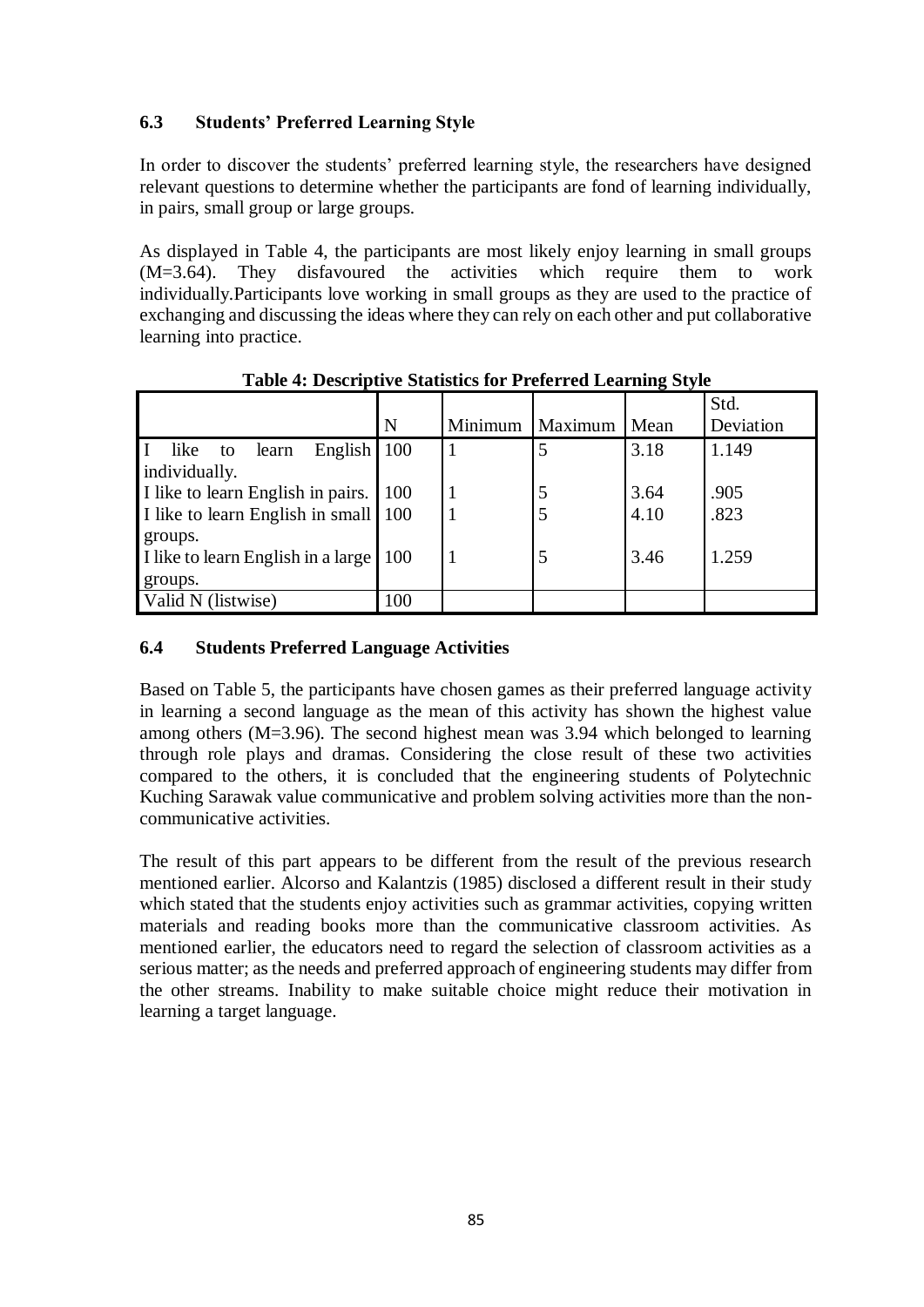|                                    |             |   |                          |      | Std.      |
|------------------------------------|-------------|---|--------------------------|------|-----------|
|                                    | $\mathbf N$ |   | Minimum   Maximum   Mean |      | Deviation |
| To learn English, I like to 100    |             | 1 | 5                        | 3.73 | .952      |
| practice speaking with my          |             |   |                          |      |           |
| friends in class.                  |             |   |                          |      |           |
| To learn English, I like to 100    |             | 1 | 5                        | 3.68 | .827      |
| listen and copy notes from the     |             |   |                          |      |           |
| board.                             |             |   |                          |      |           |
| To learn English, I like to 100    |             | 1 | 5                        | 3.96 | 1.034     |
| play games in English.             |             |   |                          |      |           |
| To learn English, I like to 100    |             | 1 | 5                        | 3.90 | .980      |
| read a lot of English              |             |   |                          |      |           |
| materials.                         |             |   |                          |      |           |
| To learn English, I like to do 100 |             | 1 | 5                        | 3.94 | .839      |
| role plays and dramas.             |             |   |                          |      |           |
| To learn English, I like to 100    |             | 1 | 5                        | 3.47 | .846      |
| make summaries of what I           |             |   |                          |      |           |
| have learned in class.             |             |   |                          |      |           |
| Valid N (listwise)                 | 100         |   |                          |      |           |

**Table 5: Descriptive Statistics for Preferred Activities**

### **7. CONCLUSION**

Based on the data collected and discussed in the finding, it is concluded that the students from the engineering stream of Polytechnic Kuching Sarawak are instrumentally motivated. The students basically learned English as they think this can benefit them when traveling overseas. As for learning styles, they preferred to be in small groups rather than individual, pairs or large groups.The result also has provided the evidence that the students showed their fondness toward the communicative and problem solving activities in learning English.

To ensure a more joyful learning among the students, a deliberate selection of the materials as well as classroom activities should be done by the educators. As each students may have different needs and expectation, the educators cannot rely on their own preferences of activities in conducting the lesson as this might hinder the students' motivation in acquiring the knowledge and learning a second language.

### **REFERENCES**

- Adila, J. (2012). *Students' motivation and attitudes toward learning English in an English course in Bandung*. Indonesia University of Education.
- Alcorso C., & Kalantzis, M. (1985). *The learning process and being a learner in the AMEP*. Canberra: Department of Immigration and Ethnic Affairs.
- Al-Tamimi, A & Shuib, M. (2009).*Motivation and Attitudes towards learning English: A Study of Petroleum Engineering Undergraduates at Hadhramount University of Sciences and Technology.* Volume 9(2), 29-55. Retrieved from GEMA Online Journal of Language Studies.
- Bada, E & Okan, Z. (2000). *Students' Language Learning Preferences*. Vol. 4, No. 3, TESL-EJ (2000).